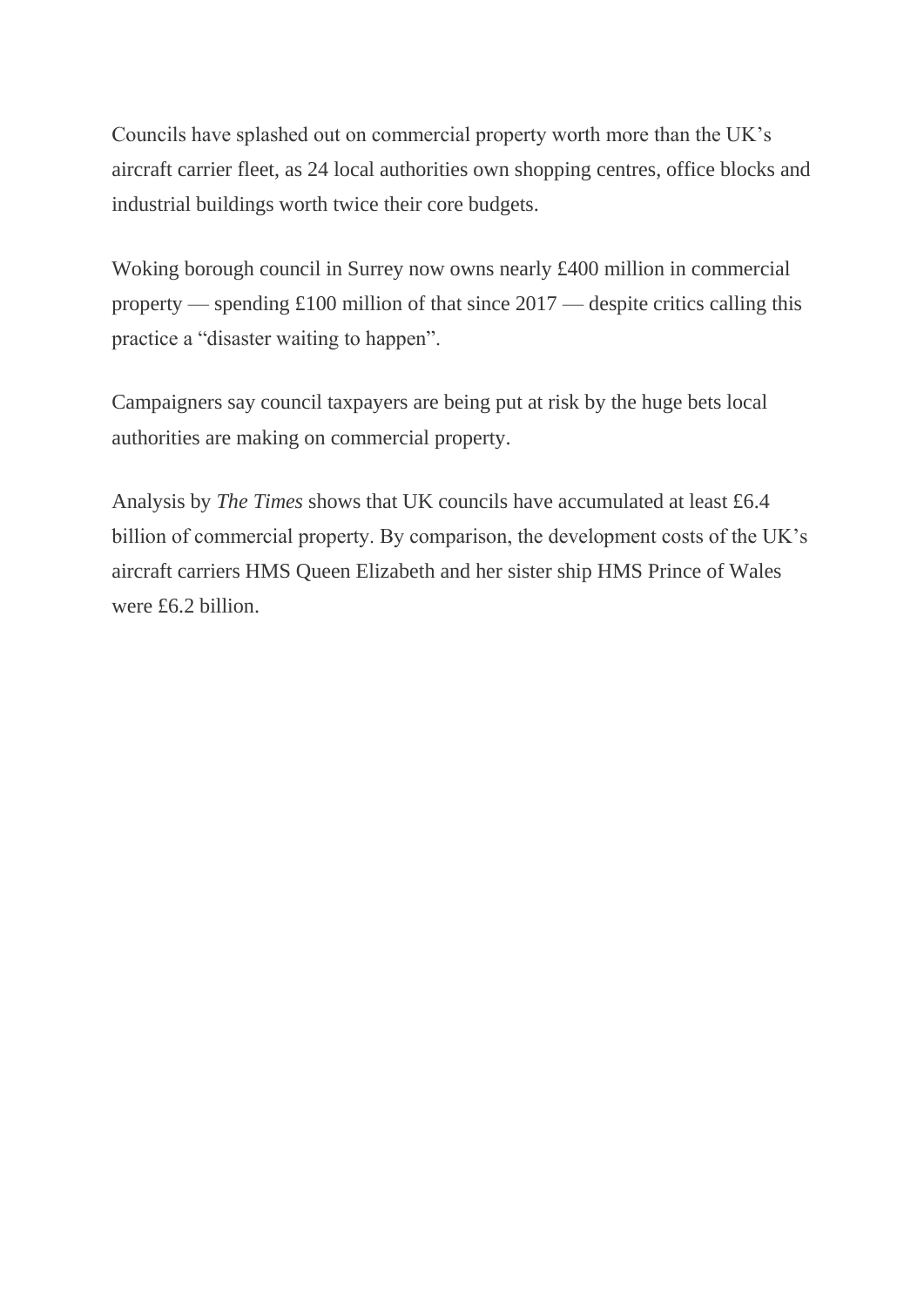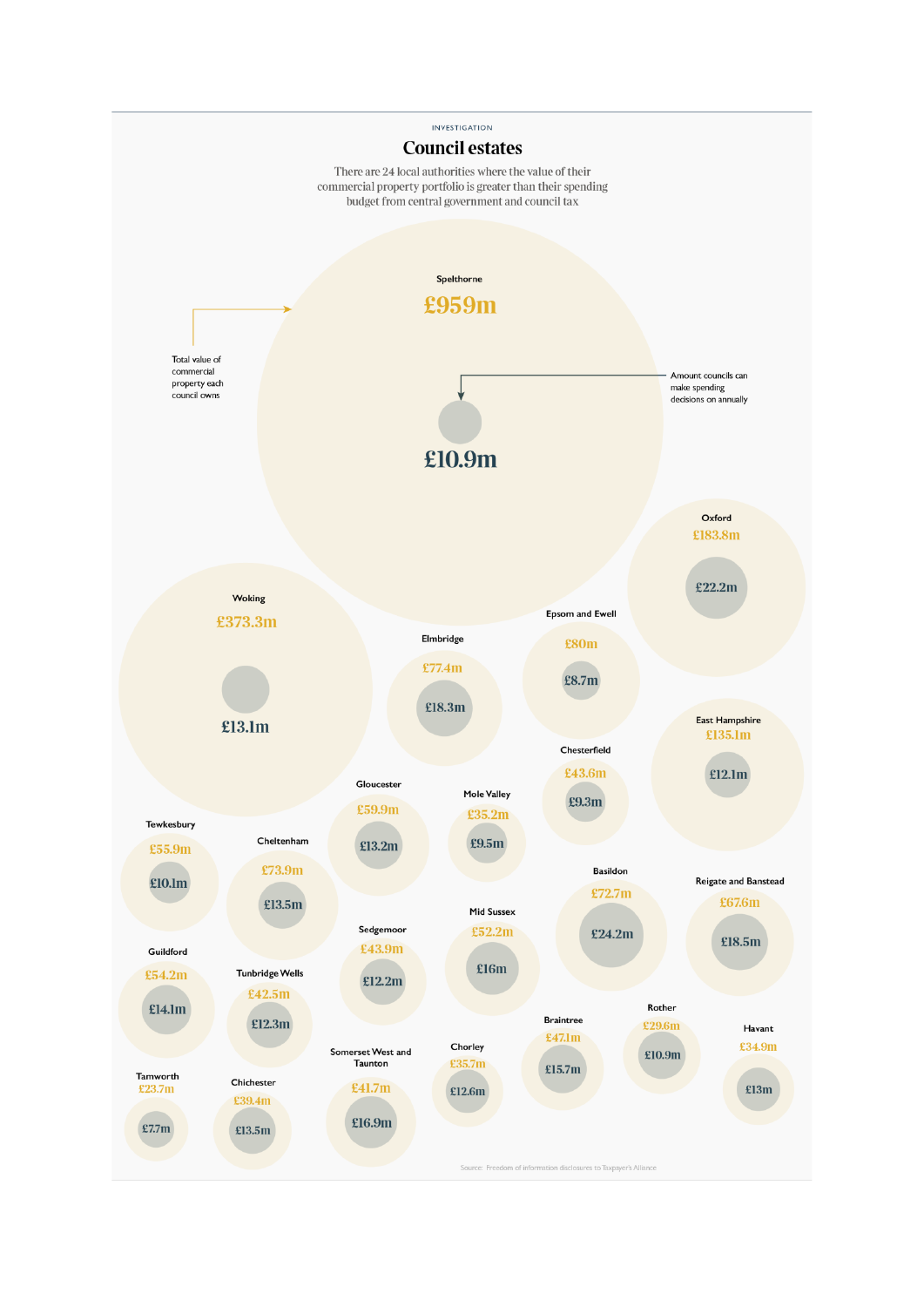Much of the property bought by councils has been accumulated over the past decade, as local authorities have sought to plug gaps in budgets due to cuts in central government grants.

Woking's portfolio includes three shopping centres worth more than £100 million and Dukes Court, a luxury office building in the centre of the town worth £50 million.

This is an exposure of £3,700 per resident and is 28 times larger than the borough's core annual spending power of £13 million.

The council has flagged the risks this high exposure poses in its own investment strategy report.

"Should there be a significant permanent reduction in income, due to the environment post Covid-19, service provision would need to be reviewed," the document said.

Extensive commercial property holdings leave councils vulnerable to falling property prices, with at least one council that invested large sums in this manner having to declare effective bankruptcy last year.

Analysis of freedom of information disclosures obtained by the Taxpayers' Alliance (TPA) and shared with *The Times* show 37 councils now own commercial property worth more than their annual spending power. For 24 councils, their commercial holdings were double the core spending.

Spelthorne borough council is the most exposed, holding nearly £1 billion in commercial assets including BP's £360 million campus in Sunbury. The council's commercial property portfolio is worth 88 times its annual core spending power of £11 million.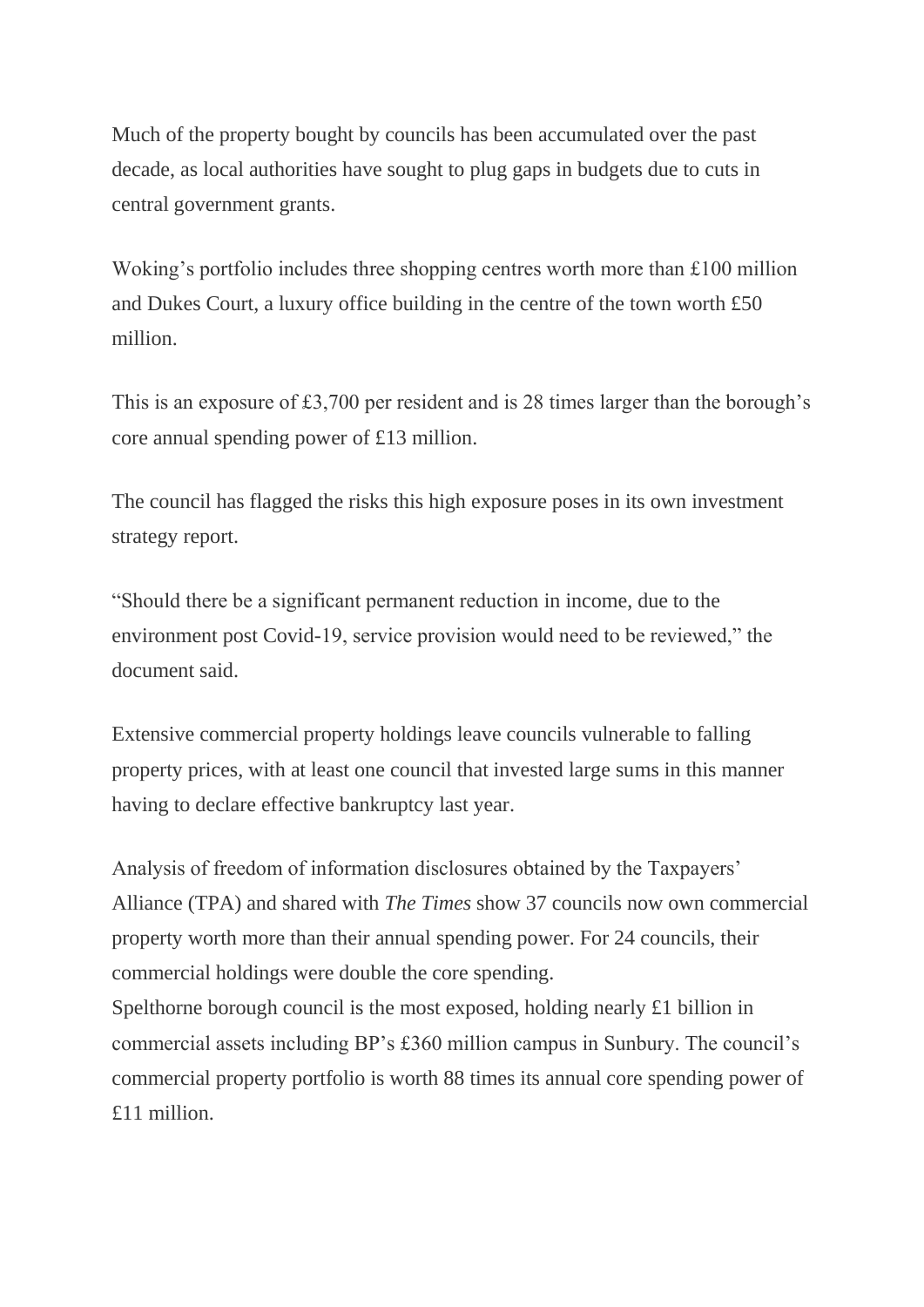The council was warned by its auditors that its approach might be unlawful because the authority failed to have regard to the statutory code prohibiting borrowing purely to profit from investments, and a council investigation found significant transparency shortcomings.

This core spending power represents the sums over which local authorities can take spending decisions in a year, including central grants and council tax receipts. It excludes ring-fenced grants and income that must be passed on to other organisations, such as school funding.

High-value council investments include Manchester city council's ownership of Manchester Airport — worth £180 million —and Southwark council's ownership of £90 million of luxury commercial premises at Courage Yard on the south bank of the Thames.

Despite concerns about the performance of commercial investments, councils either did not complete, or refused to provide, yield forecasts for 6,000 properties.

Such forecasts are an important part of local government financial planning, allowing them to see how their investments are performing and to estimate how much council budgets can rely on the income these investments are intended to provide.

Seventy-five councils refused to provide the TPA with these figures, claiming the information was too commercially sensitive to provide, despite legal precedent that this information should be released.

A landmark ruling by a judge against [Thurrock council](https://www.thetimes.co.uk/article/judge-condemns-thurrock-council-over-815m-green-deal-0q9dgz5dj) this year required the local authority to disclose details of its [£800 million in borrowings](https://www.thetimes.co.uk/article/thurrock-council-must-give-details-of-800m-loan-kp6zbz7rp) from 150 other councils to invest in a series of green energy projects, finding a clear public interest in transparency.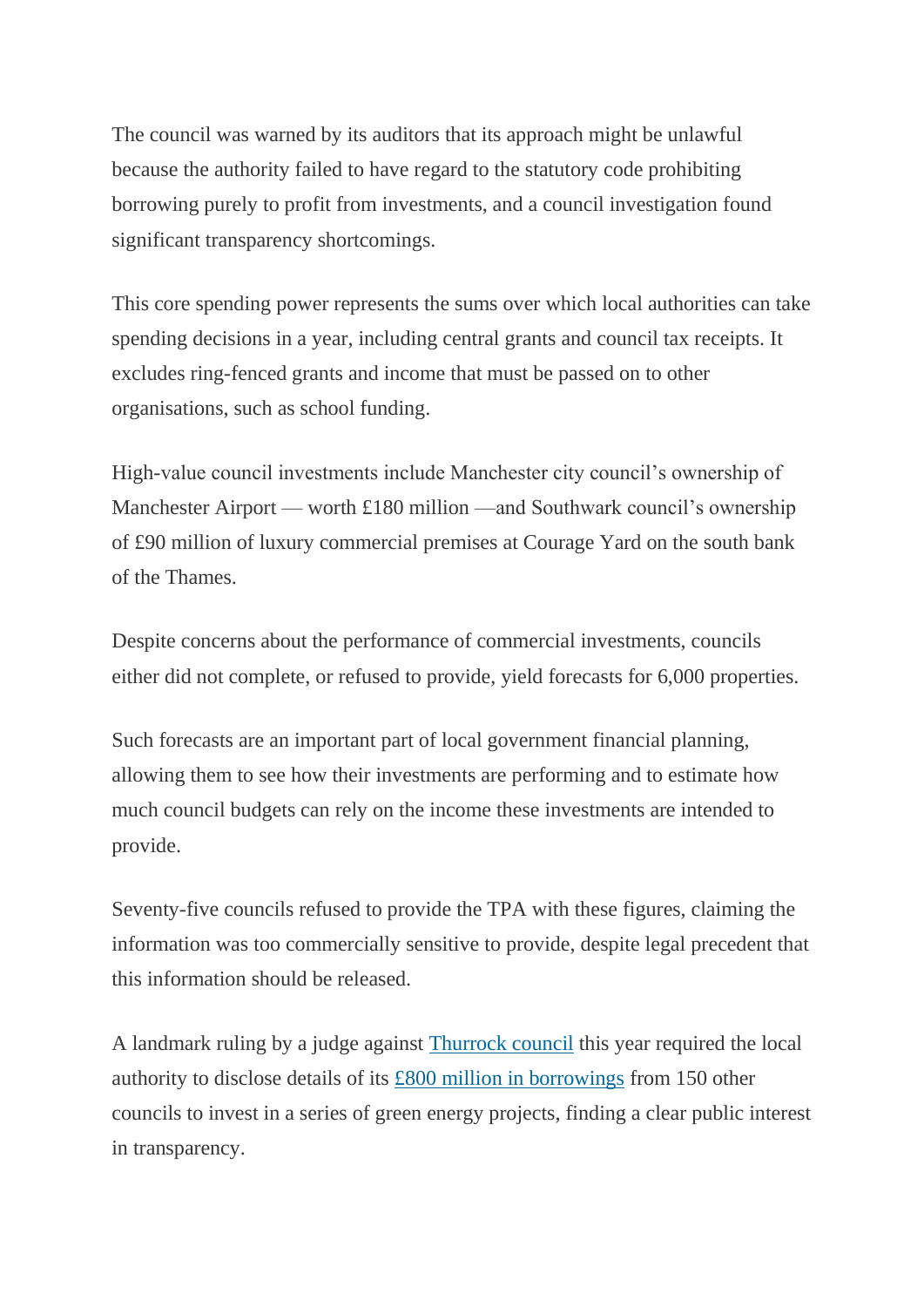Croydon council had to declare itself [effectively bankrupt last year,](https://www.thetimes.co.uk/article/bankrupt-councils-30m-property-punt-rzmhp9dnx) stopping all spending on services that were not a legal responsibility for it to provide, after commercial assets it had invested in failed to pay off.

Dukes Court, an office building in the centre of Woking, is worth £50 million ALAMY

This included a hotel that closed last year, and a retail park that has also struggled with pandemic restrictions. The council took itself out of emergency spending constraints this year after government support.

In November the Treasury tightened the rules so that local authorities could not so easily invest in commercial property. Despite moves to discourage the practice, councils have been able to find ways to make large commercial investments.

Warrington council approved a [£151 million loan](https://www.thetimes.co.uk/article/council-under-fire-over-151m-thg-loan-7q738qfph) last year to help finance the construction of properties for e-commerce giant THG, previously The Hut Group. A local Conservative MP said the Labour-run council had approved the deal without being transparent about its terms.

Tony Travers, a visiting professor at the LSE department of government, said the more a council is exposed to commercial property in volatile market conditions, the greater risks that it faces that the yields returned are not what it had expected, or changes in market conditions could mean their value needs to be downgraded on councils books.

"One or both of these outcomes could lead to higher council taxes, or more likely cuts to council services already weakened by a decade of austerity," he said.

John O'Connell, chief executive of the TPA, said: "As we emerge from the coronavirus crisis, new controls and restrictions may be needed if we are going to make sure this doesn't become a disaster waiting to happen for local authority finances"